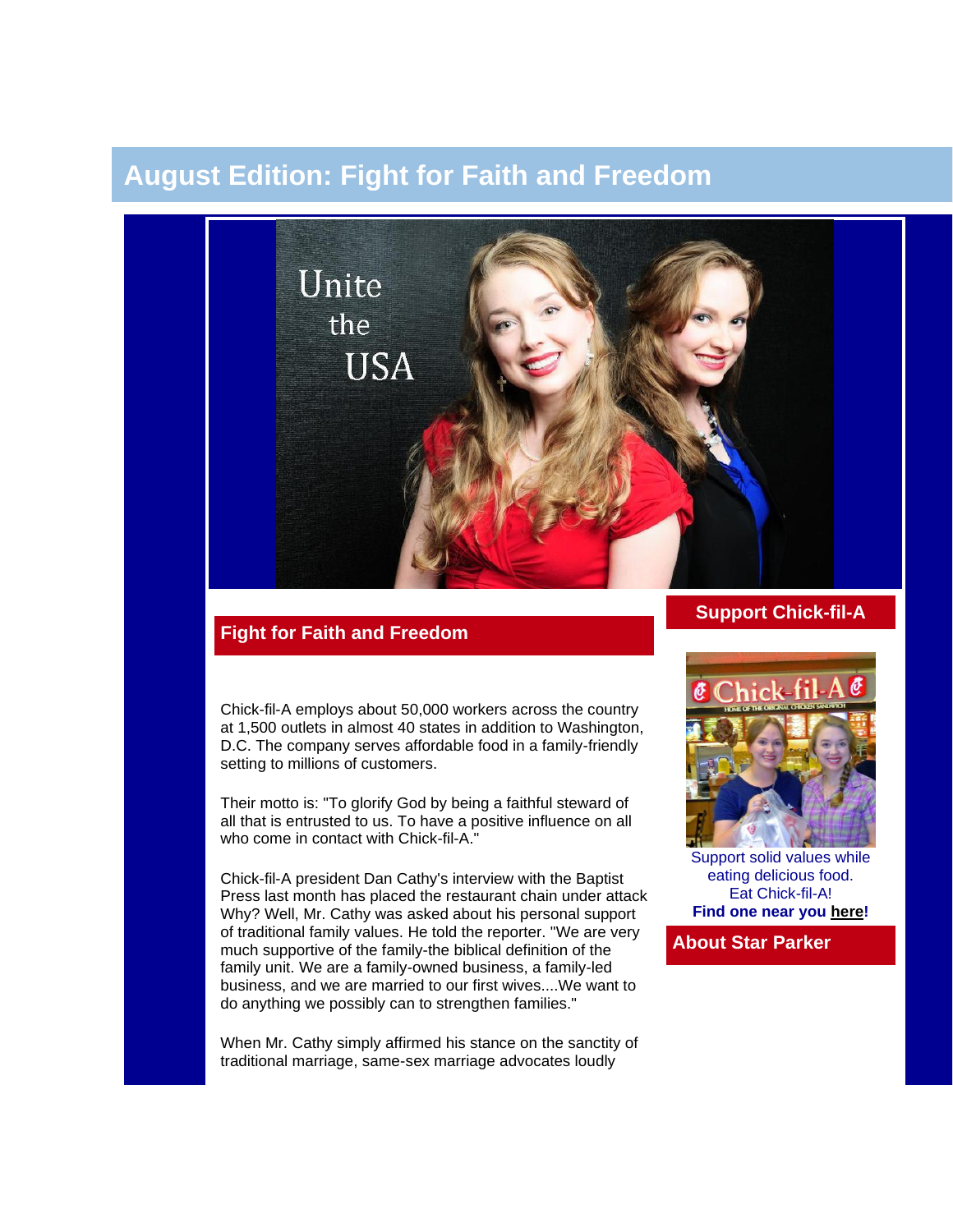voiced their opposition and called for Americans to boycott the restaurant. Chick-fil-A is now under attack.

Boston Mayor Thomas Menino and Chicago Mayor Rahm Emanuel have said that they want to prevent Chick-fil-As from opening in their cities. The Los Angeles Times featured the headline, "Chick-fil-A's anti-gay-marriage stance triggers online uproar." The Washington Post included an online poll asking readers, "Will you continue to eat at Chick-fil-A?"

Chick-fil-A issued its own statement on July 19 telling its customers that "going forward, our intent is to leave the policy debate over same-sex marriage to the government and political arena" and that its tradition is "to treat every person with honor, dignity and respect-regardless of their belief, race, creed, sexual orientation or gender." It also noted that it has applied "biblically-based principles" to business management and will continue to do so.

Days later, Mike Huckabee responded by calling for a National Chick-fil-A Appreciation Day on August 1, an action supported by both Billy Graham and Franklin Graham.

On July 25, Franklin Graham said that he applauds the courage of Mr. Cathy and Chick-fil-A to "take a bold stand for the biblical definition of marriage between a man and woman in a culture that has grown openly hostile to the Christian faith and its followers." Read more from Billy and Franklin Graham [here.](http://www.billygraham.org/articlepage.asp?articleid=8833&BA=2681&QR=116&utm_source=BGEAToday7.31.12&utm_medium=Email&utm_campaign=BGEAToday)

This month's edition of Unite the USA features an article by Star Parker. Its insight about the current culture is worth reading. We'd rather be bold about what's right than be silent and cry at what's left. Defend faith and freedom in America!

God bless, Carrie and Stacie Stoelting Founders of [Unite the USA](http://unitetheusa.org/index.html)

## **Is it un-American to be a Christian?**

By [Star Parker](http://www.urbancure.org/)





[Star Parker](http://www.urbancure.org/) is the founder and president of [CURE,](http://unitetheusa.org/id79.html) the Center for Urban Renewal and Education, a 501(c)(3) nonprofit think tank which promotes market based public policy to fight poverty.

Before involvement in social activism, Star Parker had seven years of first-hand experience in the grip of welfare dependency. Now, as a social policy consultant, Star is bringing new energy to policy discussions on how to transition America's poor from government dependency. She has debated Jesse Jackson on various headline issues; she fought for school choice on Larry King Live; she defended welfare reform on the Oprah Winfrey Show, and she debated healthcare reform against Michael Moore on ABC's The View with host Barbara Walters.

She is a sought after expert on Capitol Hill in Washington, DC and for national radio, television, and print interviews, nationwide.

**Featured Founding Father**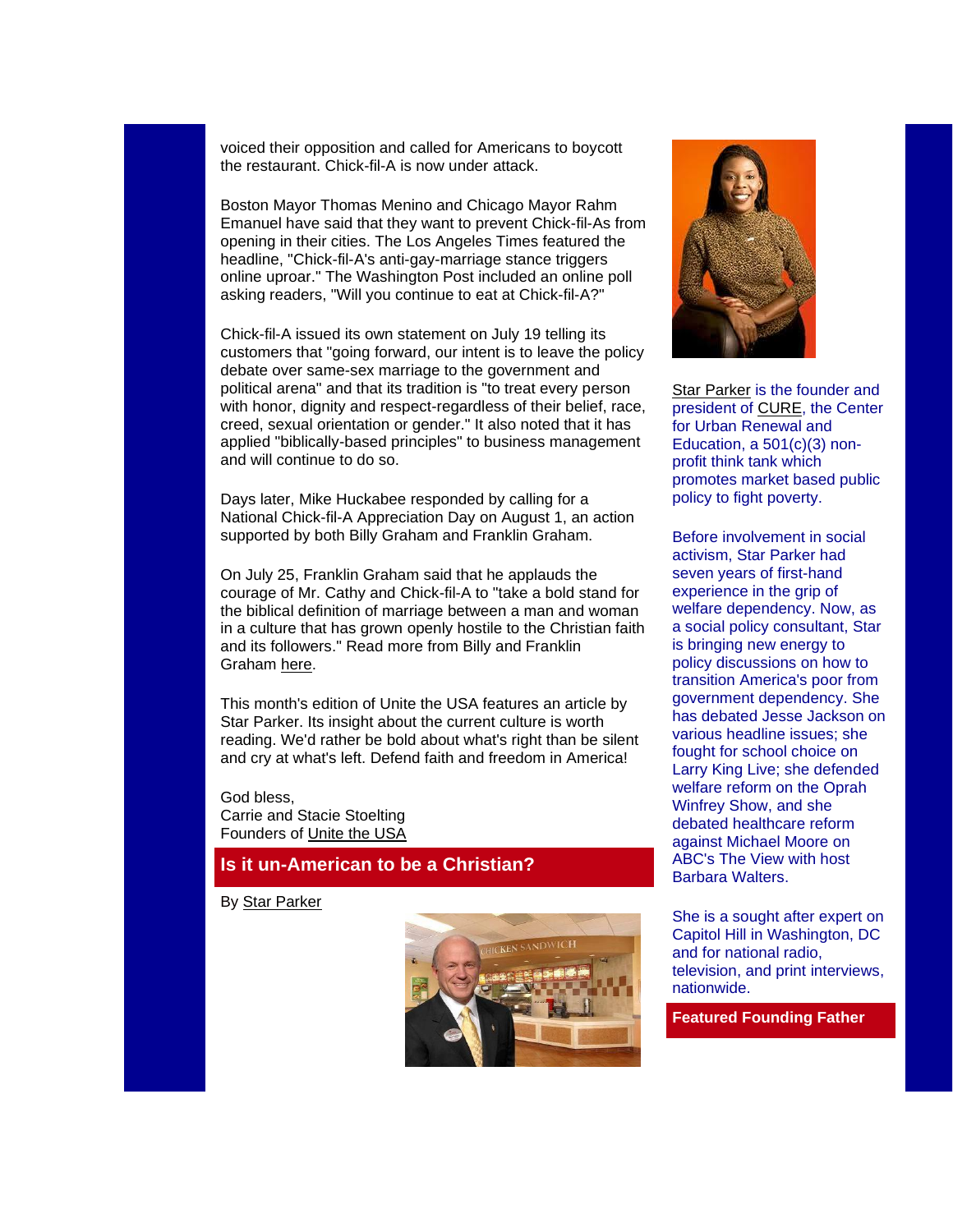#### Chick-fil-A president Dan Cathy

The current hate campaign being waged

by homosexual activists against fast food chain Chick-fil-A, because of the firm's Christian values, may well turn out to be a bridge too far. The effort may prove to be a setback for homosexual activism.

The vile attacks on the firm and its owners, the Cathy family, should make clear, finally, that the "gay rights" movement is not about refining and advancing American freedom, but about rewriting American values and advancing, not freedom, but the homosexual political agenda.

Recently Secretary of State Hillary Rodham Clinton spoke at a flag raising ceremony in Alexandria, Egypt, noting the reopening of the American consulate there. Given the current political climate in Egypt, the Secretary of State felt behooved in her remarks to highlight principles of freedom as understood by Americans.

"...to us, real democracy means that every citizen has the right to live, work and worship as they choose, whether they are man or woman, Muslim or Christian, or from any other background."

Perhaps Clinton should be lecturing Americans instead of Egyptians.

Can it really be that in America today a businessman can be labeled a bigot, boycotted and cut off by suppliers because of the crime of being a Christian?

When Chick-fil-A CEO Dan Cathy made his now famous incendiary admission that "we are very much supportive of the family -- the biblical definition of the family unit," he was not pontificating. He was responding to a question in an interview done in a paper I expect is not read by many homosexuals -- the Baptist Press.

Never mind. It was sufficient provocation that Cathy publicly admitted that the Bible defines his understanding of marriage -- the unique bond of man and woman -- which also happens to be the standard definition in dictionaries on the shelves of every American home and library.

"Chick-fil-A's values are not Chicago's values," said Chicago Mayor, and former chief of staff to President Barack Obama, Rahm Emanuel. Emanuel defended Chicago Alderman Joe Moreno's threat to deny Chick-fil-A permitting in Chicago because its owner supports traditional marriage and family.

But UCLA law professor and constitutional scholar



**Daniel of St. Thomas Jenifer** (1723 - November 16, 1790) was a politician and a Founding Father of the United States. Born long before conflicts with Great Britain emerged, he was a leader for many years in Maryland's colonial government. However, when conflict arose with Great Britain, he embraced the Patriot cause.

## **[In God We Still Trust](http://unitetheusa.org/id56.html)**



Celebrate your freedom and order *[In God We Still](http://r20.rs6.net/tn.jsp?e=0016KoUn1yaWdqIrOWPXZ5F3wZ8jHJEiD0dAJ6fJlE6fhRBfnVKMLQMdJoXGRKtkU4sqzPIn4HUvyUScdgdlDWuFd2xLi72b9UcVdDzqOd9N5UzIBwwHmlndA==)  [Trust](http://r20.rs6.net/tn.jsp?e=0016KoUn1yaWdqIrOWPXZ5F3wZ8jHJEiD0dAJ6fJlE6fhRBfnVKMLQMdJoXGRKtkU4sqzPIn4HUvyUScdgdlDWuFd2xLi72b9UcVdDzqOd9N5UzIBwwHmlndA==)*. All proceeds go to Unite the USA. Help Stacie and Carrie promote faith and freedom in America. Your support is important and appreciated. *[Buy or](http://unitetheusa.org/id56.html)  [download a copy today.](http://unitetheusa.org/id56.html)*God bless you as you celebrate the red, white, and blue!